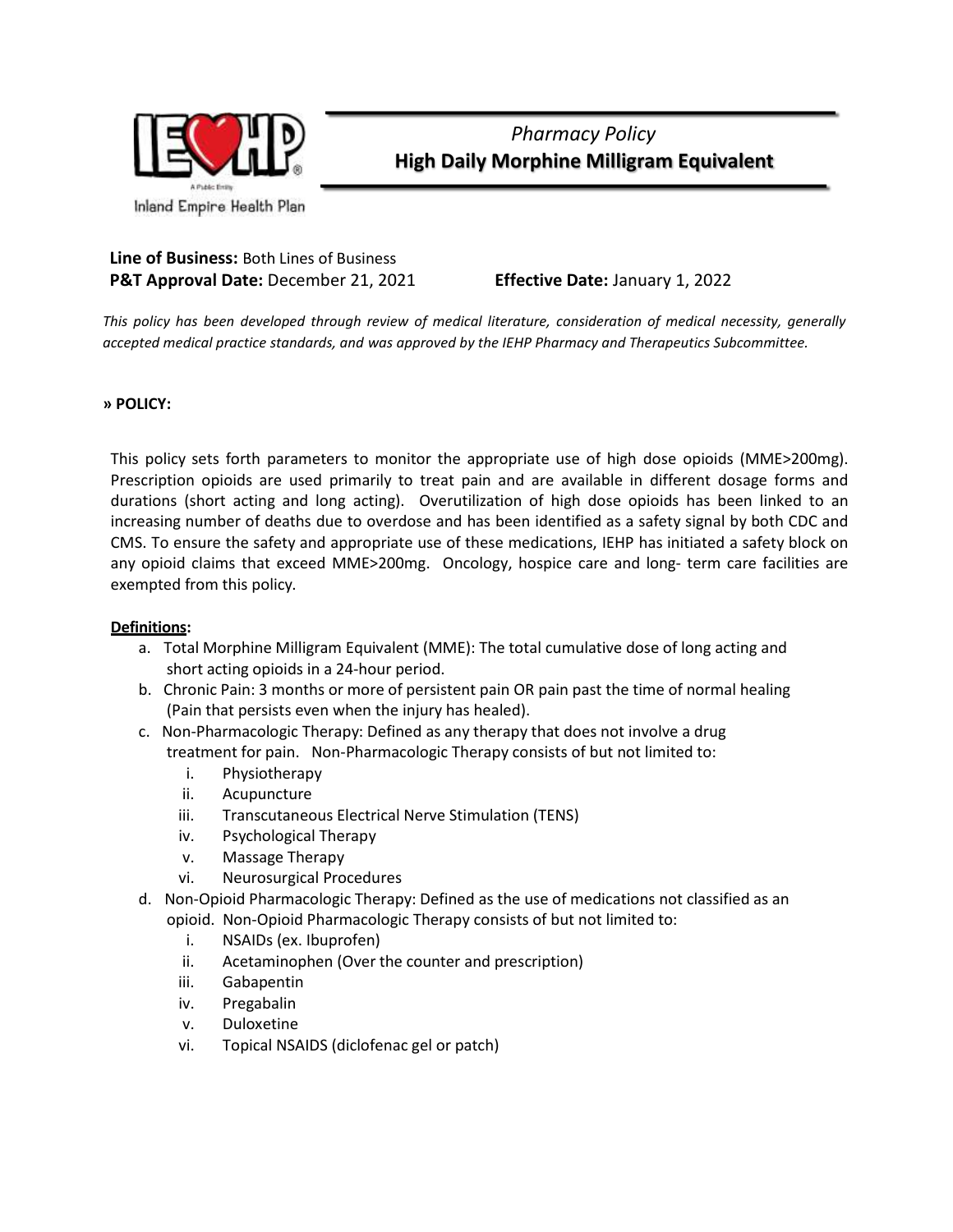#### **» CLINICAL GUIDELINES:**

#### **Guidelines for tapering opioid use:**

- 1. Long-acting Opioid: Decrease total daily dose by 5-10% of initial dose per week.
- 2. Short-acting Opioid: Decrease total daily dose by 5-15% per week.
- 3. Consider adjuvant therapy with non-pharmacological and non-opioid treatments.

#### **Guidelines for titration of opioid use:**

- 1. Member follow up within 2 to 4 weeks of dosage modifications or adjustments.
- 2. If needed, the daily dose may be increased by 25% 100% at a time.
- 3. Do not increase the dose more frequently than the half-life of the drug.
- 4. If possible, only one drug should be titrated at a time.

\*\*\*Tapering or titrating a member's therapy should be done on a case-by-case basis. The above are guidelines and the member needs are to be evaluated as a whole for other causes of pain.

#### **» PROCEDURE:**

#### **Requests for Total MME > 200mg/day for Chronic Pain:**

A Prior Authorization request will require the provider to submit supporting documentation of the following:

- a. The member has an existing *chronic pain condition that requires opioid management.*
- b. The member has tried and failed conservative pain management treatments such as nonpharmacologic therapy and non-opioid pharmacologic therapy within the past 3 months.
- c. Previous titration history of opioids utilizing both short acting for breakthrough pain and longacting agents for maintenance pain control.
- d. Complete treatment plan with documentation of treatment goals and the date of anticipated goal achievement. Treatment goals must include plan for discontinuation if the benefits do not outweigh the risks.
- e. A CURES report was reviewed and evaluated by the prescriber within 1 month of the prior authorization request.
- f. A copy of pain contract initiated at start of opioid therapy including a urine drug screen (UDS).
- g. The provider has discussed the risks and benefits of opioid therapy.
- h. Above documentation will be reviewed by IEHP Clinical Staff.

#### **Reassessment Criteria:**

- a. The member is currently on a stable regimen and on target with treatment plan to achieve pain goals.
- b. If their previous treatment goal has changed, supporting documentation of new treatment goals and date of anticipated goal achievement.
- c. For Chronic pain members, documentation of active pain contract within the past year.
- d. A CURES report that was reviewed and evaluated by the prescriber in the last month.
- e. An updated urine drug screen (UDS) that was reviewed and evaluated in the past 12 months.
- f. Must be reviewed by IEHP Clinical Staff.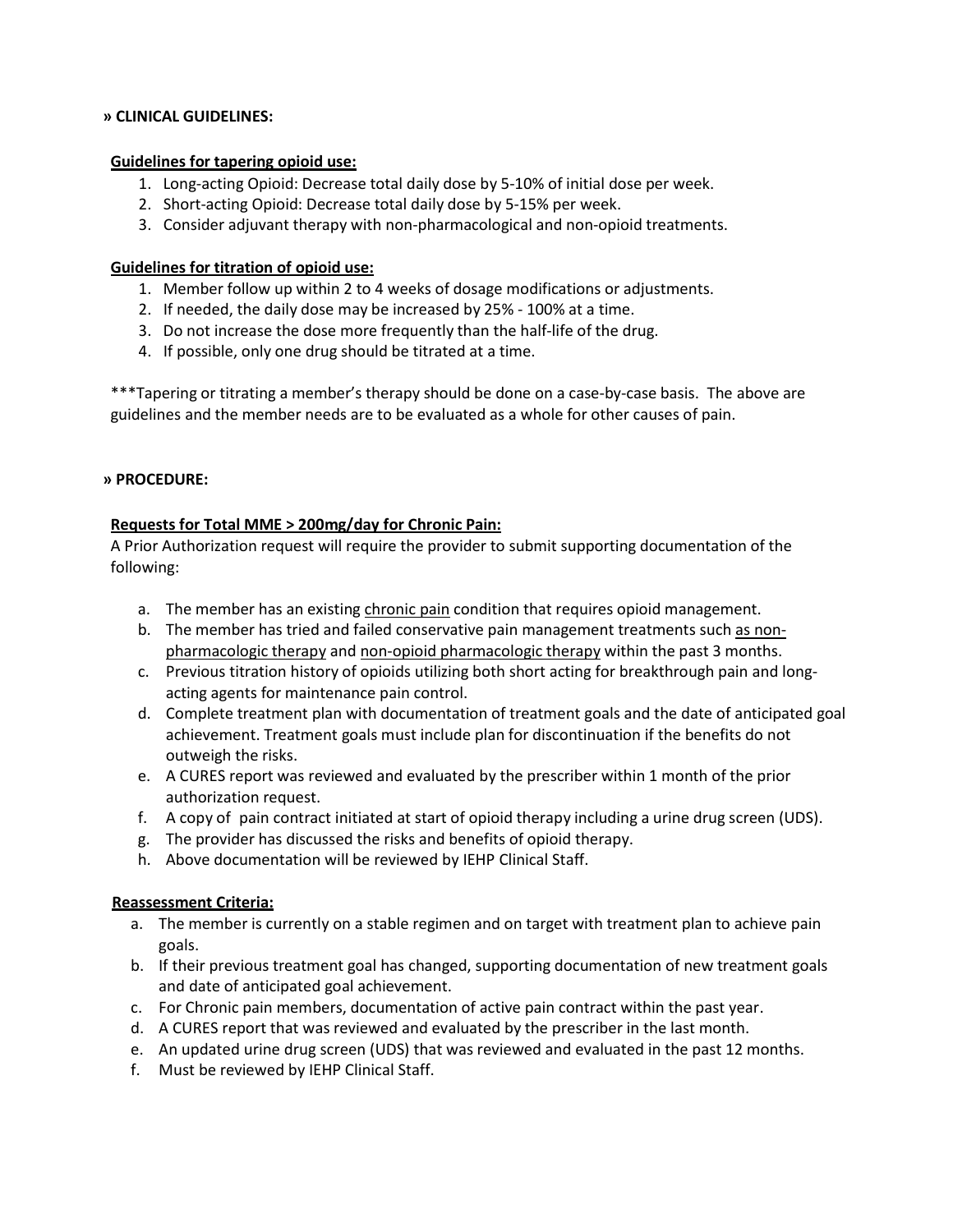#### **References:**

1. Centers for Disease Control and Prevention. CDC Guideline for Prescribing Opioids for Chronic Pain. March 18, 2016. Available at: https://www.cdc.gov/drugoverdose/prescribing/guideline.html. Accessed August 6, 2019.

2. Department of Veterans Affairs. VA/DOD Clinical Practice Guideline For Management Of Opioid Therapy For Chronic Pain. VA, Washington, DC. May 2010. Available at: http://www.va.gov/painmanagement/docs/cpg\_opioidtherapy\_summary.pdf. Accessed August 6, 2019.

3. Oregon Pain Guidance. Pain Treatment Guidelines. Opioid Prescribing Guidelines – A Provider and Community Resource. May 2016. Available at:

http://www.oregonpainguidance.org/app/content/uploads/2016/05/OPG\_Guidelines\_2016.pdf. Accessed August 6, 2019.

| <b>Change Control</b> |                                                                    |               |  |  |  |
|-----------------------|--------------------------------------------------------------------|---------------|--|--|--|
| <b>Date</b>           | <b>Change</b>                                                      | <b>Author</b> |  |  |  |
| 12/13/2021            | Updated P&T Approval Date and Effective Date                       | JM            |  |  |  |
| 11/22/2021            | Line of Business updated to include Medicare<br>٠                  | TL            |  |  |  |
|                       | Removed at point of sale to monitor opioid claims for<br>$\bullet$ |               |  |  |  |
|                       | both pharmacy and medical claims                                   |               |  |  |  |
| 08/06/2021            | Renew with no changes                                              | VM            |  |  |  |
| 08/20/2020            | Renew with no changes                                              | <b>RR</b>     |  |  |  |
| 08/21/2019            | Update format                                                      | <b>ND</b>     |  |  |  |
| 05/15/2019            | Renew with no change                                               | <b>ND</b>     |  |  |  |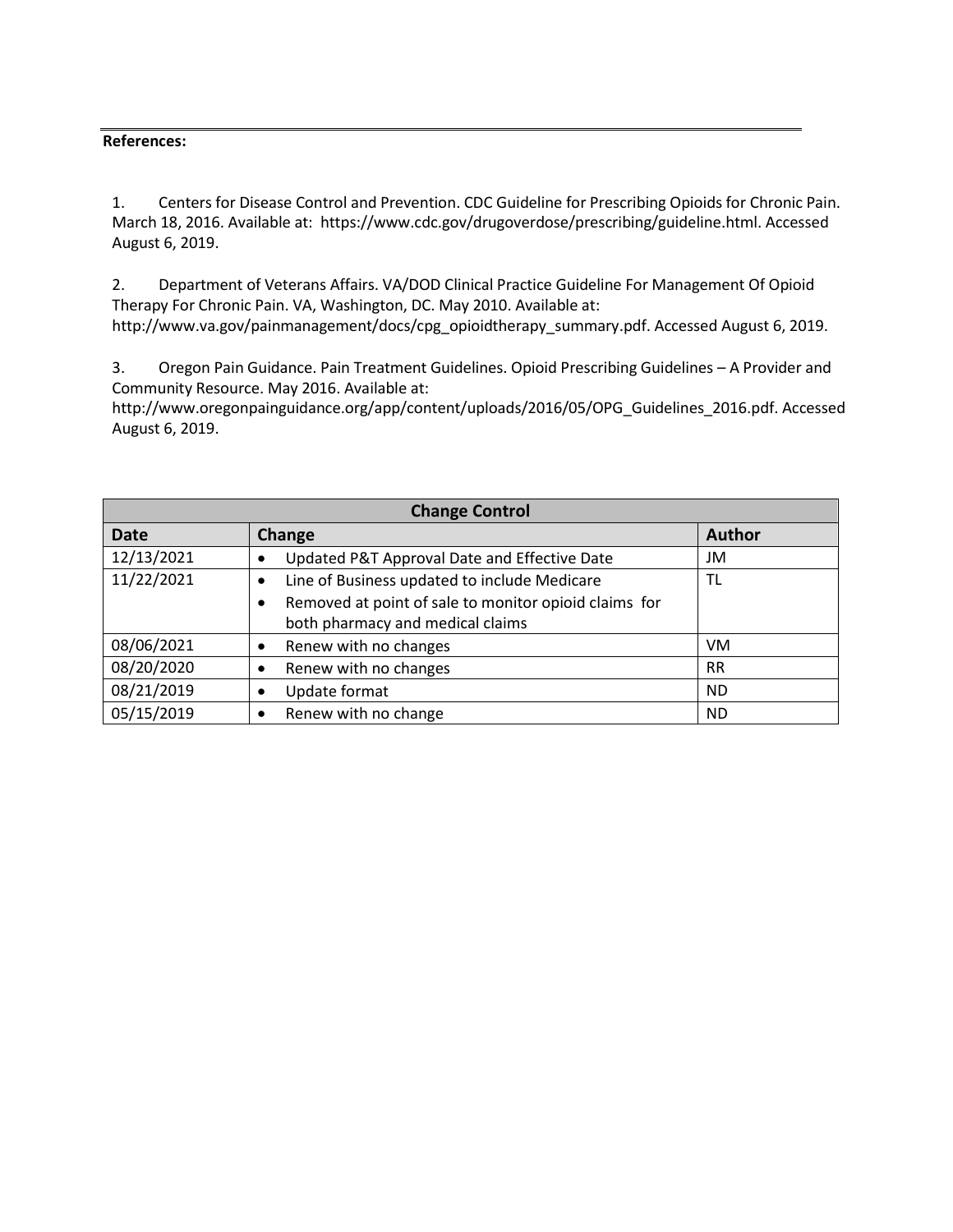**Patient Name: Member ID:**

**Date of Birth: Diagnosis**

**\*\*\* Please complete ALL sections of this form. Incomplete forms will not be accepted. \*\*\***

| <b>Section A:</b><br><b>Member Medication Regimen</b><br><b>Current Analgesic Regimen:</b> |          |           |          |          |          |  |  |
|--------------------------------------------------------------------------------------------|----------|-----------|----------|----------|----------|--|--|
|                                                                                            |          |           |          |          |          |  |  |
|                                                                                            |          |           |          |          |          |  |  |
|                                                                                            |          |           |          |          |          |  |  |
| Past Analgesic Regimen (within last 6 months):                                             |          |           |          |          |          |  |  |
| Drug Name                                                                                  | Strength | Frequency | Quantity | Duration | D/C date |  |  |
|                                                                                            |          |           |          |          |          |  |  |
|                                                                                            |          |           |          |          |          |  |  |
|                                                                                            |          |           |          |          |          |  |  |
|                                                                                            |          |           |          |          |          |  |  |

| <b>Section B:</b>                                                                                                                                               |  |  |  |  |
|-----------------------------------------------------------------------------------------------------------------------------------------------------------------|--|--|--|--|
| Supporting documents for current treatment plan                                                                                                                 |  |  |  |  |
| Chart notes documenting titration up to current dose.                                                                                                           |  |  |  |  |
| Documentation indicating that the risk and benefits of opioid therapy have been discussed with<br>the patient.                                                  |  |  |  |  |
| Documentation indicating treatment plan for discontinuation if benefits do not outweigh the risks.                                                              |  |  |  |  |
| Documentation indicating a Prescription Drug Monitoring Report (CURES) has been reviewed<br>within the past 30 days.<br>Date CURES report was accessed: _______ |  |  |  |  |
| Pain Contract signed and dated within the past 12 months.<br>Date Pain Contract was signed: ________                                                            |  |  |  |  |
| Urine Drug Screen within the past 6 months.<br>Date Urine Drug Screen was taken:<br>Test Results: ____                                                          |  |  |  |  |